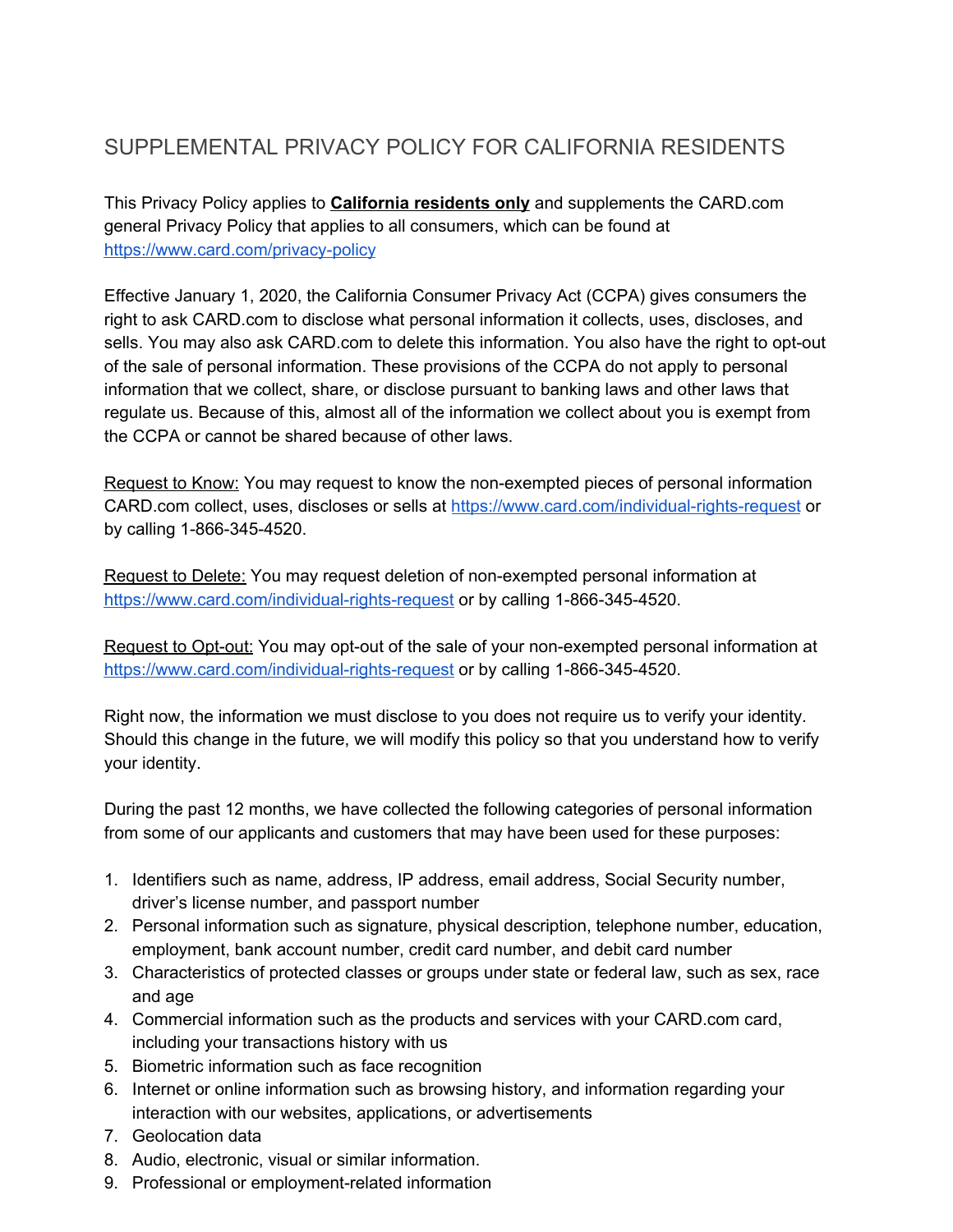## 10. Education information

11. Inferences based on information about an individual to create a summary about, for example, an individual's preferences and characteristics

CARD.com collects this personal identifying information (1) to provide a good or service requested by the consumer, or reasonably anticipated within the context of a business's ongoing business relationship with the consumer, or otherwise perform a contract between the business and the consumer; (2) to detect security incidents, protect against malicious, deceptive, fraudulent, or illegal activity; or prosecute those responsible for that activity; (3) to enable solely internal uses that are reasonably aligned with the expectations of the consumer based on the consumer's relationship with the business; (4) to use the consumer's personal information, internally, in a lawful manner that is compatible with the context in which the consumer provided the information; or (5) to comply with a legal obligation and applicable state and federal laws.

We do on occasion share limited amounts of your personal information in order to serve you better and offer you and others, products we think you will like.

The CCPA requires that we tell you about personal information we have "sold" and personal information we have "disclosed for business purposes." We have not sold any of your personal information for money. In terms of what we have disclosed to third parties for business purposes and from which we may have received "valuable consideration" as defined by the CCPA, please note we have disclosed to marketing companies limited information that falls into the following categories of information:

- 1. Identifiers
- 2. Personal Information

You are the source from which most of the personal information is collected. We may also collect personal information from the following sources:

- 1. Applications submitted by the consumer seeking financial services from CARD.com; confirmed by online identification vendor
- 2. CARD.com website (www.card.com)
- 3. Bank partners, cardholder's bank
- 4. Realtime API feed and daily files from card processor, dispute processor and bank partners
- 5. CARD.com mobile app that cardholders can voluntarily install on their smartphones
- 6. Audio recordings of customer service calls
- 7. Transaction details
- 8. Any government or other agency complaint that you file and which the agency forwards to us, such as complaints that may be received from, but not limited to the Better Business Bureau, State Banking Commission, Federal Deposit Insurance Company, Consumer Financial Protection Bureau, Attorney General

CARD.com does not sell the personal information of minors under 18 years of age.